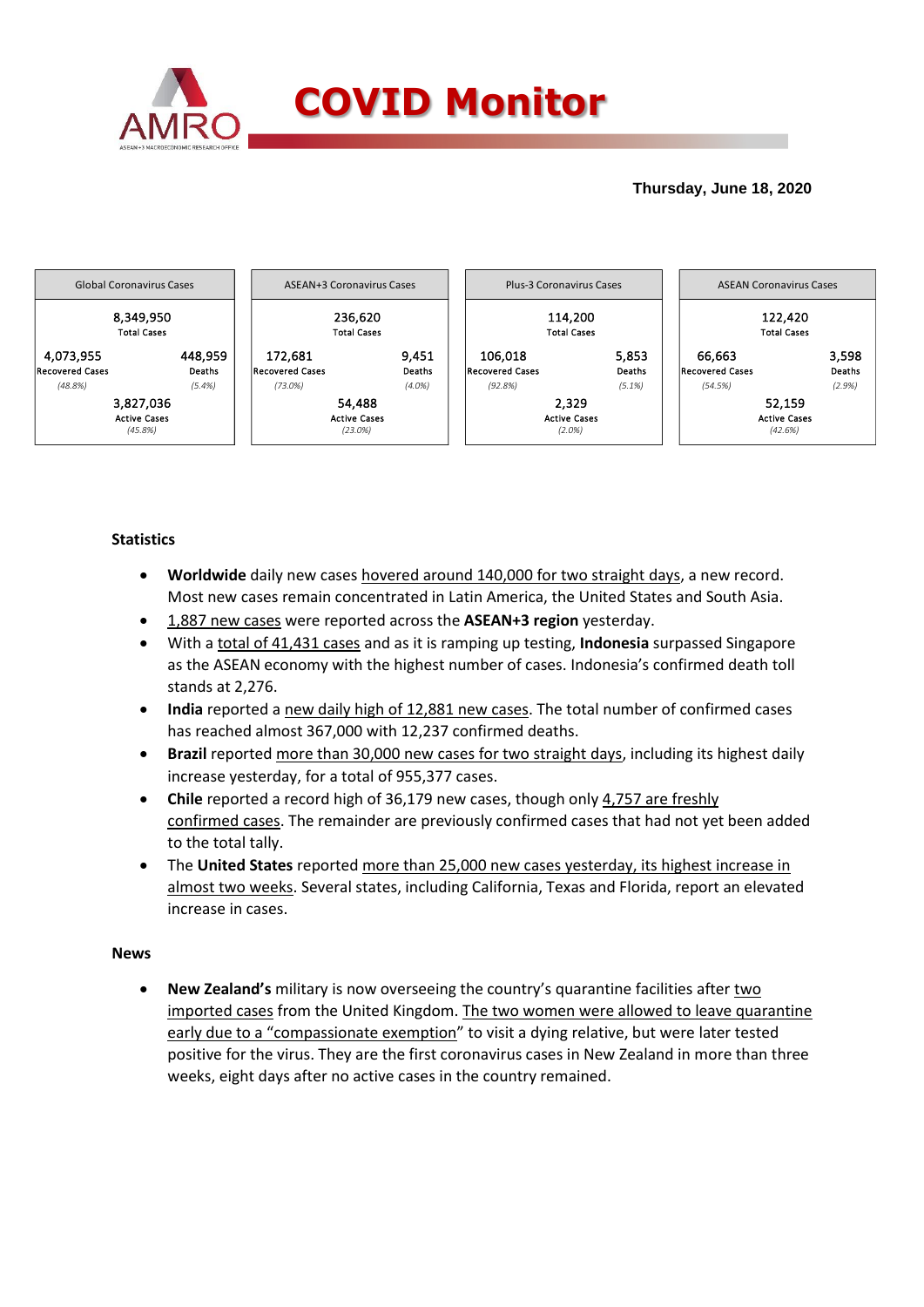

#### Overview of Confirmed COVID-19 Cases

Data as of 17/6/2020

| <b>Economy</b>       | <b>Total</b><br>Cases | Cases per 1M<br>Population | <b>New</b><br>Cases | <b>New Cases</b><br>per 1M Pop. | <b>New Cases</b><br>$(7$ -day avg) <sup>1</sup> | <b>ANew</b><br>Cases | ∆% New<br>Cases | <b>Total</b><br><b>Deaths</b> | <b>New</b><br><b>Deaths</b> | <b>Fatality</b><br>Rate (%) | <b>Total</b><br><b>Recovered</b> | <b>Recovery</b><br>Rate $(%)2$ | <b>Active</b><br>Cases |
|----------------------|-----------------------|----------------------------|---------------------|---------------------------------|-------------------------------------------------|----------------------|-----------------|-------------------------------|-----------------------------|-----------------------------|----------------------------------|--------------------------------|------------------------|
| Global               | 8,349,950             |                            | 176,010             |                                 |                                                 | 36,574               | 2.2             | 448,959                       | 5,274                       | 5.4                         | 4,073,955                        | 48.8                           | 3,827,036              |
| ASEAN+3              | 236,620               |                            | 1,887               |                                 |                                                 | 126                  | 0.8             | 9,451                         | 52                          | 4.0                         | 172,681                          | 73.0                           | 54,488                 |
| Plus-3               | 114,200               |                            | 141                 |                                 |                                                 | 9                    | 0.1             | 5,853                         | $\mathbf 2$                 | 5.1                         | 106,018                          | 92.8                           | 2,329                  |
| <b>ASEAN</b>         | 122,420               |                            | 1,746               |                                 |                                                 | 117                  | 1.4             | 3,598                         | 50                          | 2.9                         | 66,663                           | 54.5                           | 52,159                 |
|                      |                       |                            |                     |                                 |                                                 |                      |                 |                               |                             |                             |                                  |                                |                        |
| China                | 83,293                | 59                         | 28                  | 0.0                             |                                                 | $-16$                | 0.0             | 4,634                         | $\pmb{0}$                   | 5.6                         | 78,394                           | 94.1                           | 265                    |
| Hong Kong, China     | 1,120                 | 147                        | 8                   | 1.0                             |                                                 | 8                    | 0.7             | 4                             | 0                           | 0.4                         | 1,071                            | 95.6                           | 45                     |
| Japan                | 17,530                | 139                        | 46                  | 0.4                             |                                                 | $1\,$                | 0.3             | 935                           | $\mathbf 1$                 | 5.3                         | 15,753                           | 89.9                           | 842                    |
| Korea                | 12,257                | 235                        | 59                  | 1.1                             |                                                 | 16                   | 0.5             | 280                           | $\mathbf{1}$                | 2.3                         | 10,800                           | 88.1                           | 1,177                  |
|                      |                       |                            |                     |                                 |                                                 |                      |                 |                               |                             |                             |                                  |                                |                        |
| Indonesia            | 41,431                | 154                        | 1,031               | 3.8                             |                                                 | $-75$                | 2.6             | 2,276                         | 45                          | 5.5                         | 16,243                           | 39.2                           | 22,912                 |
| Malaysia             | 8,515                 | 256                        | 10                  | 0.3                             |                                                 | $-1$                 | 0.1             | 121                           | $\mathbf 0$                 | 1.4                         | 7,873                            | 92.5                           | 521                    |
| Philippines          | 27,238                | 248                        | 457                 | 4.2                             |                                                 | 96                   | 1.7             | 1,108                         | 5                           | 4.1                         | 6,820                            | 25.0                           | 19,310                 |
| Singapore            | 41,216                | 7,228                      | 247                 | 43.3                            |                                                 | 96                   | 0.6             | 26                            | 0                           | 0.1                         | 31,938                           | 77.5                           | 9,252                  |
| Thailand             | 3,135                 | 46                         | $\pmb{0}$           | 0.0                             |                                                 | $\mathbf 0$          | 0.0             | 58                            | 0                           | 1.9                         | 2,996                            | 95.6                           | 81                     |
|                      |                       |                            |                     |                                 |                                                 |                      |                 |                               |                             |                             |                                  |                                |                        |
| Brunei Darussalam    | 141                   | 313                        | $\pmb{0}$           | 0.0                             |                                                 | $\mathsf{O}\xspace$  | 0.0             | 3                             | $\pmb{0}$                   | 2.1                         | 138                              | 97.9                           | $\mathsf 0$            |
| Cambodia             | 128                   | 8                          | $\mathbf 0$         | 0.0                             | M                                               | $\mathbf 0$          | 0.0             | $\mathbf 0$                   | 0                           | 0.0                         | 126                              | 98.4                           | $\overline{2}$         |
| Lao PDR              | 19                    | 3                          | $\pmb{0}$           | 0.0                             |                                                 | $\mathbf 0$          | 0.0             | $\Omega$                      | $\mathbf 0$                 | 0.0                         | 19                               | 100.0                          | 0                      |
| Myanmar              | 262                   | 5                          | $\mathbf 0$         | 0.0                             | Nm                                              | 0                    | 0.0             | 6                             | $\mathbf 0$                 | 2.3                         | 185                              | 70.6                           | 71                     |
| Vietnam              | 335                   | $\overline{3}$             | $\mathbf 1$         | 0.0                             |                                                 | $\mathbf 1$          | 0.3             | $\Omega$                      | $\Omega$                    | 0.0                         | 325                              | 97.0                           | 10                     |
| Belgium              | 60,244                | 5,231                      | 89                  | 7.7                             |                                                 | 311                  | 0.1             | 9,675                         | 12                          | 16.1                        | 16,684                           | 27.7                           | 33,885                 |
| France               | 189,906               | 2,922                      | 311                 | 4.8                             |                                                 | $-22$                | 0.2             | 29,512                        | 28                          | 15.5                        | 70,223                           | 37.0                           | 90,171                 |
| Germany              | 188,604               | 2,273                      | 352                 | 4.2                             |                                                 | $-218$               | 0.2             | 8,851                         | 31                          | 4.7                         | 173,599                          | 92.0                           | 6,154                  |
| Italy                | 237,828               | 3,948                      | 328                 | 5.4                             |                                                 | 118                  | 0.1             | 34,448                        | 43                          | 14.5                        | 179,455                          | 75.5                           | 23,925                 |
| Netherlands          | 49,204                | 2,847                      | 117                 | 6.8                             |                                                 | $-22$                | 0.2             | 6,074                         | 4                           | 12.3                        |                                  | $\sim$                         |                        |
| Spain                | 244,683               | 5,221                      | 355                 | 7.6                             |                                                 | 136                  | 0.1             | 28,752                        | $\mathbf 0$                 | 11.8                        | 150,376                          | 61.5                           | 53,521                 |
| Switzerland          | 31,187                | 3,607                      | 33                  | 3.8                             |                                                 | 10                   | 0.1             | 1,956                         | $\overline{2}$              | 6.3                         | 28,900                           | 92.7                           | 331                    |
| United Kingdom       | 300,717               | 4,471                      | 1.117               | 16.6                            |                                                 | $-168$               | 0.4             | 42,238                        | 184                         | 14.0                        |                                  | $\blacksquare$                 | ÷.                     |
|                      |                       |                            |                     |                                 |                                                 |                      |                 |                               |                             |                             |                                  |                                |                        |
| Brazil               | 955,377               | 4,520                      | 32,188              | 152.3                           |                                                 | $-2,730$             | 3.5             | 46,510                        | 1,269                       | 4.9                         | 521,046                          | 54.5                           | 387,821                |
| Canada               | 101,491               | 2,684                      | 404                 | 10.7                            |                                                 | 80                   | 0.4             | 8,312                         | 41                          | 8.2                         | 63,280                           | 62.4                           | 29,899                 |
| Chile                | 220,628               | 11,339                     | 36,179              | 1,859.3                         |                                                 | 31,166               | 19.6            | 3,615                         | 232                         | 1.6                         | 181,931                          | 82.5                           | 35,082                 |
| Mexico               | 159,793               | 1,257                      | 4,930               | 38.8                            |                                                 | 331                  | 3.2             | 19,080                        | 770                         | 11.9                        | 118,504                          | 74.2                           | 22,209                 |
| Peru                 | 240,908               | 7,339                      | 3,752               | 114.3                           |                                                 | $-412$               | 1.6             | 7,257                         | 201                         | 3.0                         | 128,622                          | 53.4                           | 105,029                |
| <b>United States</b> | 2,156,996             | 6,516                      | 25,504              | 77.0                            |                                                 | 1,861                | 1.2             | 117,557                       | 754                         | 5.5                         | 592,191                          | 27.5                           | 1,447,248              |
|                      |                       |                            |                     |                                 |                                                 |                      |                 |                               |                             |                             |                                  |                                |                        |
| Australia            | 7,391                 | 285                        | 21                  | 0.8                             |                                                 | $-2$                 | 0.3             | 103                           | $\mathbf 0$                 | 1.4                         | 6,877                            | 93.0                           | 412                    |
| India                | 366,946               | 268                        | 12,881              | 9.4                             |                                                 | 1,842                | 3.6             | 12,237                        | 334                         | 3.3                         | 194,325                          | 53.0                           | 160,384                |
| Iran                 | 195,051               | 2,318                      | 2,612               | 31.0                            |                                                 | 49                   | 1.4             | 9,185                         | 120                         | 4.7                         | 154,812                          | 79.4                           | 31,054                 |
| Russia               | 552,549               | 3,769                      | 7,824               | 53.4                            |                                                 | $-417$               | 1.4             | 7,468                         | 194                         | 1.4                         | 303,800                          | 55.0                           | 241,281                |
| Saudi Arabia         | 141,234               | 4,063                      | 4,919               | 141.5                           |                                                 | 652                  | 3.6             | 1,091                         | 39                          | 0.8                         | 91,662                           | 64.9                           | 48,481                 |
| Turkey               | 182,727               | 2,174                      | 1,429               | 17.0                            |                                                 | $-38$                | 0.8             | 4,861                         | 19                          | 2.7                         | 154,640                          | 84.6                           | 23,226                 |

Source: Haver Analytics, sourced from John Hopkins University; AMRO staff calculations.

Notes: New cases since previous day. Δ% refers to percentage change since previous day. Fatality rate measured as deaths per confirmed infections.<br>1/ Since January 31, 2020.<br>2/ Recovery rate is a proxy for the stage of the